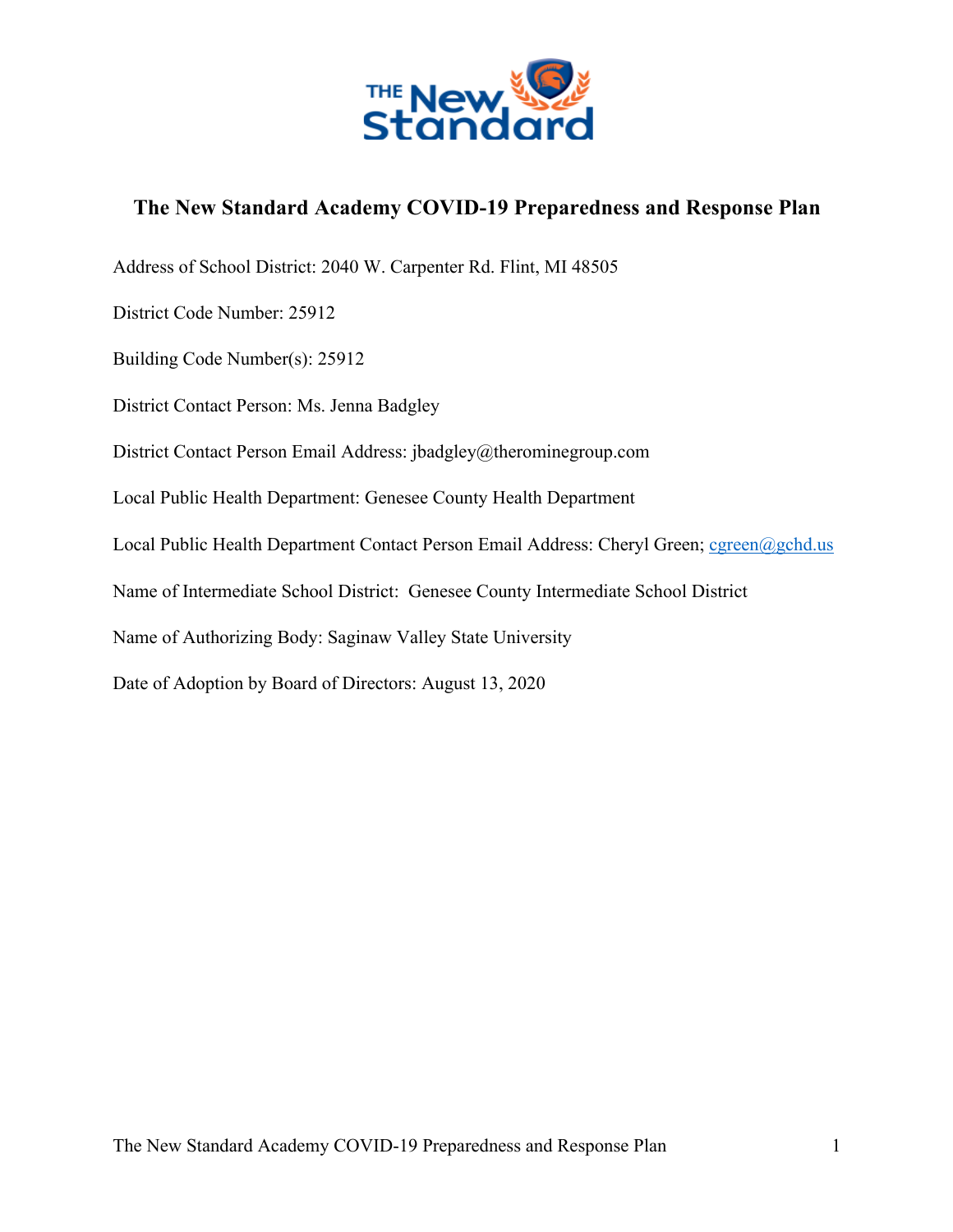

## **Assurances**

- The Academy will cooperate with local public health authorities if a confirmed case of COVID-19 is identified and, in particular will collect the contact information for any close contacts of the affected individual from two days before he or she shows symptoms to the time when he or she was last present at the Academy.
- The Academy acknowledges that it is subject to the rules governing workplace safety established in section 1 of Executive Order 2020-114 or any successor order and has adopted a Workplace Preparedness Plan. A copy of this plan is attached.
- The Academy will be or is closed to in-person instruction when the region in which it is located in is in Michigan Safe Start Plan Phases 1-3.
- § The Academy's sponsored inter-school, after school activities and athletics will be suspended when the region in which it is located in is in Michigan Safe Start Plan Phases 1-3.
- § The Academy will comply with guidance from the United States Department of Education, including its Office of Civil Rights and office of Special Education and Rehabilitative Services, and the Michigan Department of Education concerning the delivery of alternative modes of instruction to students with disabilities in light of the impact of COVID-19.
- The Academy will provide for the continued pay of school employees while redeploying staff to provide meaningful work in the context of the Preparedness Plan, subject to any applicable requirements of a collective bargaining agreement if applicable.
- The Academy prohibits indoor assemblies that bring together students from more than one classroom during Michigan Safe Start Plan Phase 4.

President of the Board of Directors Date

\_\_\_\_\_\_\_\_\_\_\_\_\_\_\_\_\_\_\_\_\_\_\_\_\_\_\_\_ \_\_\_\_\_\_\_\_\_\_\_\_\_\_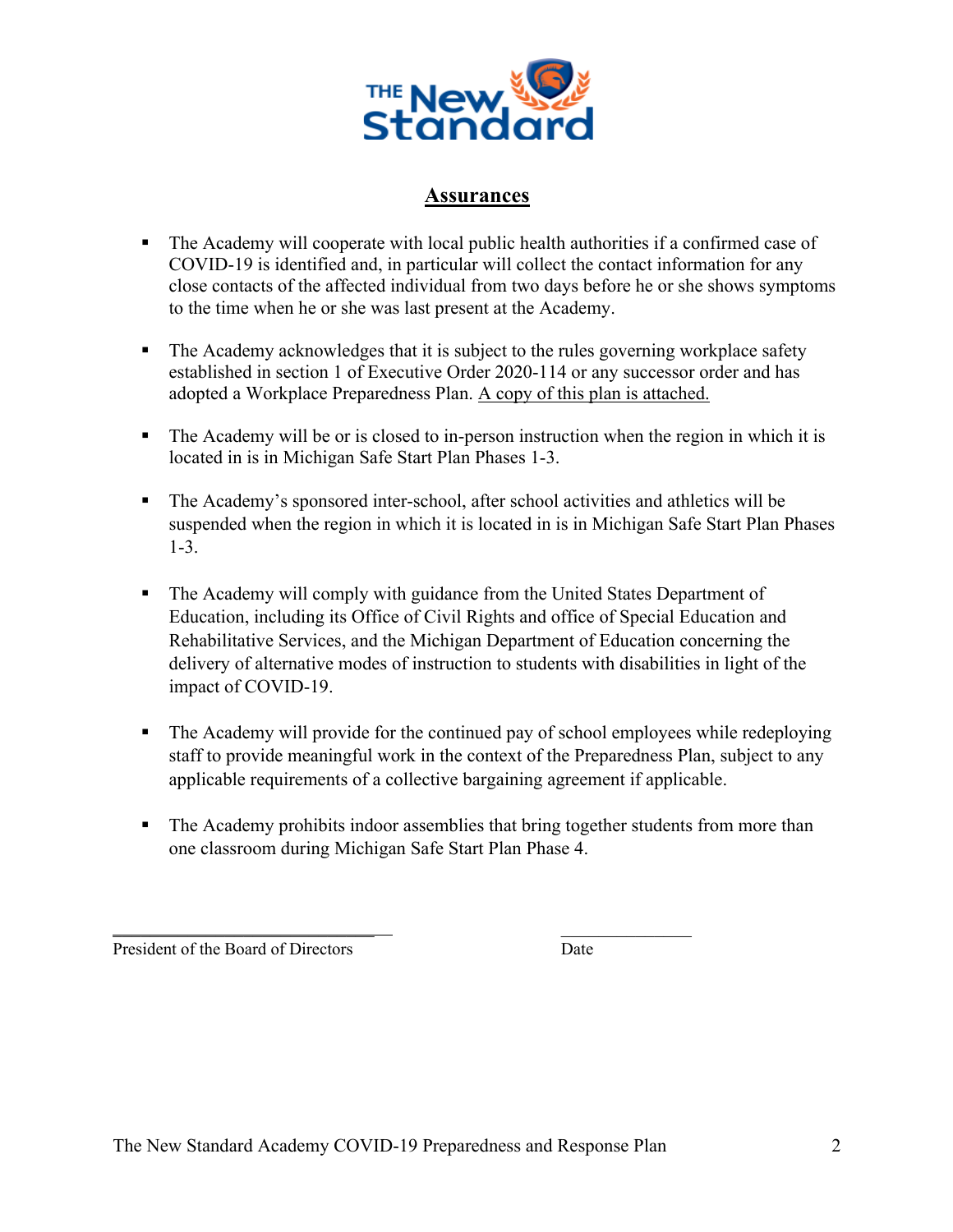

## **Introduction and Overview**

Welcome to The New Standard Academy (TNS), an educational community full of promise, driven by powerful connections amongst staff and students. Our goal to provide students with an unparalled educational experience remains paramount even through this time. The New Standard anticipates that you may have questions and concerns about our efforts to manage Coronavirus. Even though cases in the county are declining, we still take the threat of illness very seriously. Each day, the Academy closely monitors and analyzes developments from local, national and international health agencies, and we are taking actions to comply with directives that are rooted in facts and medical science. There is no issue more important than the effective management of this situation. We will do all we can to insure the safe return of our staff and students. Our mission to serve the city of Flint with a higher standard in educational excellence and community well-being will stand true during this time as we seek collective and collaborative effort to create the safest learning environment possible.

The following plan will explain in fine detail the heightened measures The New Standard Academy will exhaust to maintain a safe learning community and ease the concern of its stakeholders. While being cognizant of the guiding principles, our team identified three: 1. The health and safety of our students and staff members will remain at the forefront of every decision we make. 2. We will offer flexibility and options for our parents and students, to meet the varying levels of comfort that different families and individuals have and 3. We will continue to maintain high academic expectations and rigor, while meeting the diverse needs of all of our students. The academy leadership in conjunction with other principals under our Educational Service Provider collaborated to gather meaningful feedback and identify best practices. The team was comprised of the following: Superintendent, Assistant Superintendent, Multiple Principals, Instructional Coaches, MTSS Coordinator, Board of Directors, Teachers and Parents.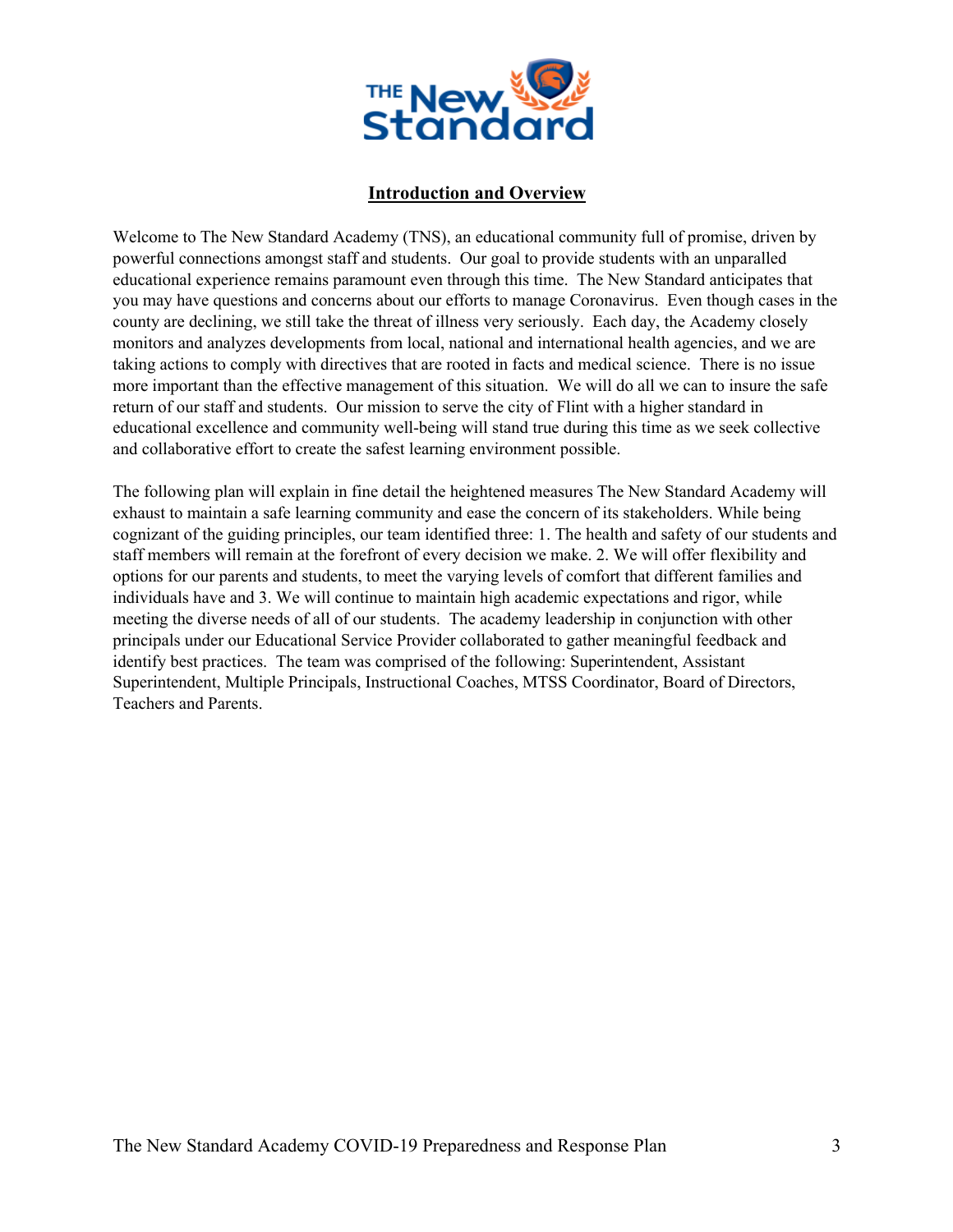

## **Plan for Operating during Phases 1, 2 or 3 of the Michigan Safe Start Plan**

#### **Phase 1, 2, or 3 Safety Protocols**

All Phase 3 "required" and "strongly recommended" guidelines from the Governor's Roadmap will be followed. The school building will be closed for in-person instruction and will not be utilized for child-care. The school building will be open to teachers and staff only, for the purpose of recording instructional videos, maintaining necessary daily office routines, and passing out meals. Masks and gloves will be required by all who work in the building. Teachers will only need access to their own classroom and will not need to be present in common areas. Classroom disinfecting will be done daily. Common areas and office spaces will be disinfected twice, daily. A special campuswide deep disinfecting of all rooms, surfaces, and contact points will be completed at the end of each week. Food service will be distributed at the main entrance of the building and will not require building access by our parents and students. Food service will also take place at targeted off-campus locations for our families who do not live in close proximity to our campus. All athletics and bussing will be immediately suspended.

#### **Phase 1, 2, or 3 Mental & Social-Emotional Health**

The teachers will be the first line of defense. They are directly communicating with each student multiple times a week checking on academics in addition to their well-being. If a teacher discovers a mental health issue they will communicate the concern and the need to administration. We will tailor all responses, as no situation is alike. We understand during a crisis situation many negative characteristics of an overwhelmed household may surface. Parents have been communicated with about various systems of support in and around the city to help during these troubled times. We will exhaust multiple tactics as comfort, trust, and established relationships are huge factors in servicing community mental health.

We will employ the following:

- 1. The Mental Health Liaison (MHL) and School Social Workers (SSW) will reach out to the families for screening and provide any resource needed for mental health.
- 2. The SSW will maintain their caseload via personal phone calls.
- 3. The Community Health Worker (CHW) will maintain their caseload and provide resources and referrals for mental and physical health.
- 4. Various school support personnel will maintain their pre-determined caseloads. (Families that have already produced indicators of distress)
- 5. Support personnel will hold ZOOM calls as needed one-on-one or in groups.
- 6. Grief counseling will continue to occur weekly.
- 7. The Genesee Health System offers a 24-hour crisis hotline at 810-257-3740 or sending a text to 741741. The National Suicide Prevention Lifeline can be reached by calling 1-800-273-8255. 8. Appropriate school officials are available anytime to speak with students.
- 8. Staff will be provided with PD and resources on self-care, SEL, vicarious trauma, etc., including resiliency strategies.
- 9. Communication with parents and guardians through all-call, email, instructional applications, school website and social media will take place on the return to school transition information including: Destigmatization of COVID-19, understanding normal behavioral response to crises, general best practices of talking through trauma with children, positive self-care strategies that promote health and wellness.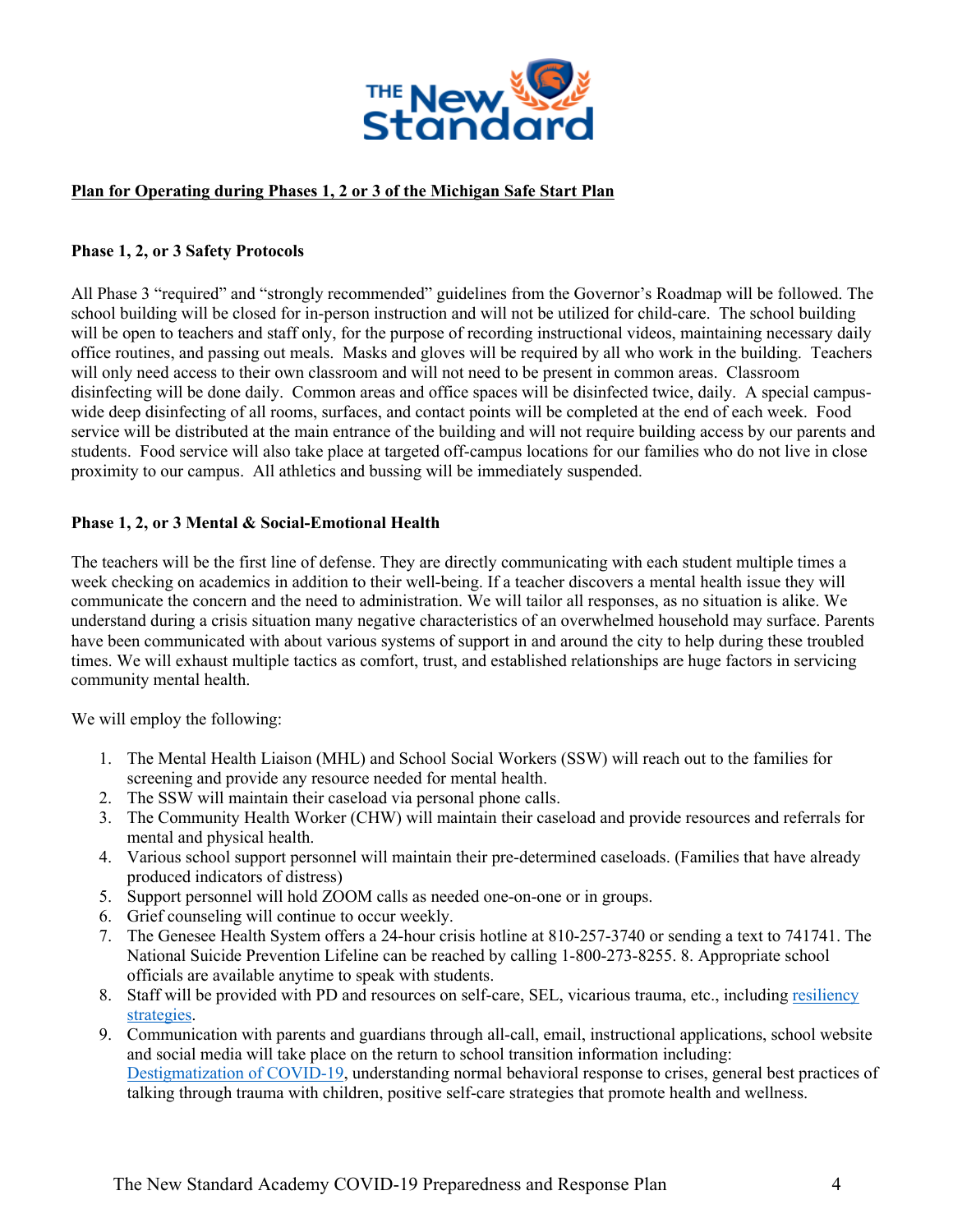

## **Phase 1, 2, or 3 Instruction**

All "strongly recommended" guidelines from the Roadmap will be followed.

## **Governance:**

The Academy has implemented a Return to Learning (RTL) work group, led by the Superintendent and composed of a broad group of stakeholders on the district and school level to gather feedback from families, teachers, students and school leaders about their experiences with remote learning through online surveys and/or virtual focus groups or conversations. Since the MICL Plan was created in April, the RTL has revised their district's remote learning plan to incorporate feedback and input from the education community to improve its effectiveness. The remote learning plan has been shared with all involved stakeholders.

#### **Remote Instruction:**

The Academy's certified grade level teachers have created standard-based video lessons by subject area. The teachers plan to activate remote learning by utilizing the Google Classroom platform to integrate synchronous and asynchronous learning and best practices that promote student engagement, consistency, and differentiation. All students will be NWEA tested at the beginning, middle and end of the year to assess growth and deficit areas. Students will also be assessed by using the district's 30-day Assessment tool in order to resume early intervention on grade level skills not mastered within that months' pacing.

Annual IEPs and 504 plans will be reviewed in coordination with general and special education teachers to reflect the child's needs based on assessment data and parent feedback. Accommodations will match services accordingly. The special education team will commence online intervention and support services Monday through Friday from 9:00 a.m. to 3:00 p.m. Designated time slots will be strategically chosen to avoid sibling overlap. \*The academy does not currently serve an ESL population so translated documents are not needed at this time.

#### **Communication & Family Supports:**

The academy will continue to communicate with its stakeholders through various avenues, as the importance of relationship maintenance is critical to student success. The academy will utilize the following:

- YouTube channels for storytelling to maintain educational normalcy.
- Zoom.com for personalized well-being calls.
- Community Health Worker continues to make phone calls to parents to assess needs for student success.
- InTouch student all call system to seek needs and provide an avenue to offer resources.
- Food distribution program weekly providing one week's worth of breakfast and lunch for every student.
- Athletic department coaches reaching out to their perspective players.
- Support service staff will maintain certain caseloads, mainly students with additional barriers to education to mitigate issues.

• Utilization of parent communication tools such as PowerSchool, Class Dojo, ClassTag, and the Remind application. Training on accessing and using the school's digital systems and tools, and workshops for families to build digital literacy.

## **Professional Learning:**

Teachers will continue to engage in professional learning and training through virtual modes for educators to: Share knowledge, continuously learn, and exchange ideas, successes and failures around remote learning; Share information and data about students' assessment results, progress, and completed assignments; Learn how to use the school's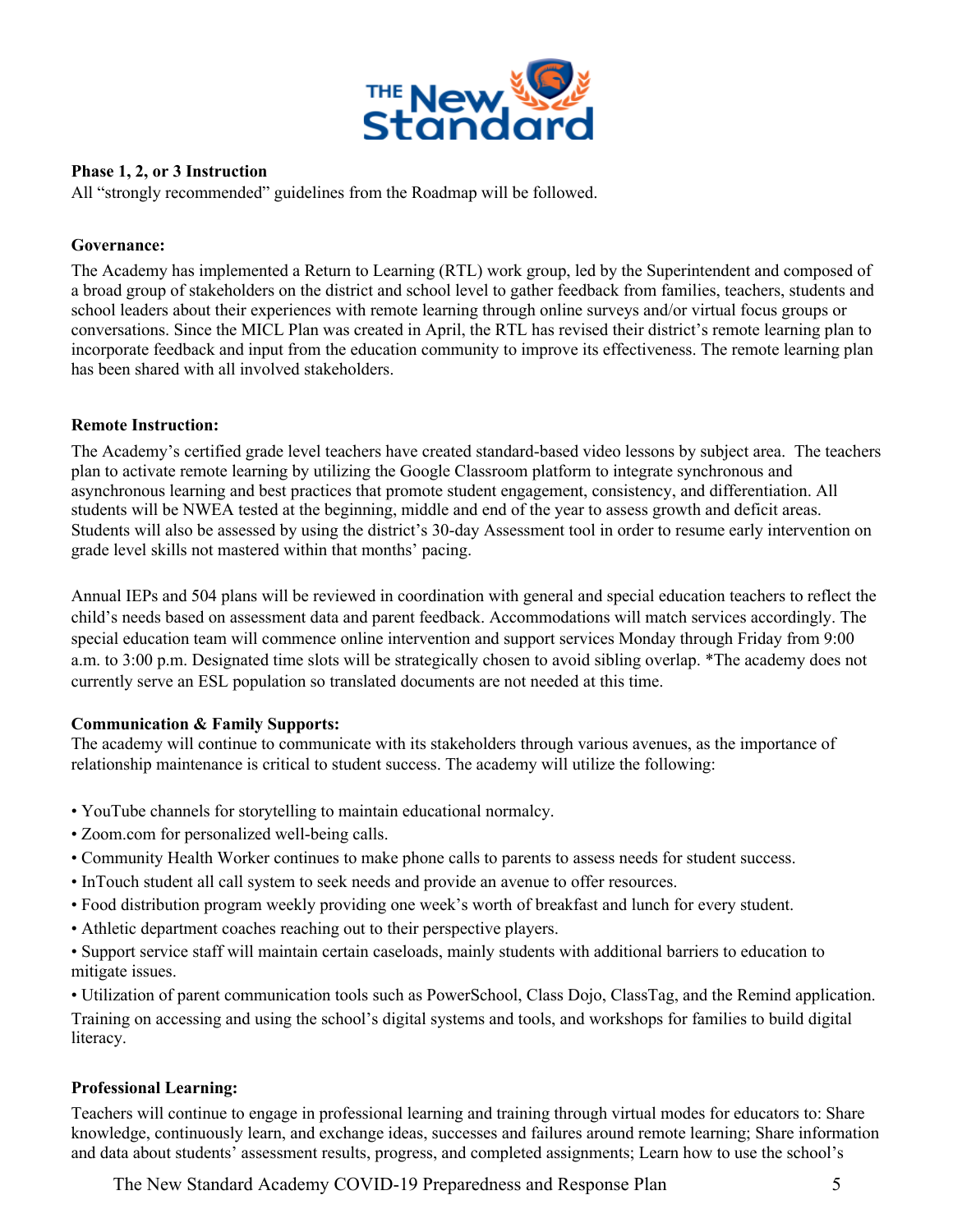

digital systems and tools appropriately and sustainably; and Build capacity around high-quality remote learning; Utilize structures, such as professional learning communities, for educators to collaborate on prototypes for a week's worth of instruction to establish consistency and an appropriate workload.

## **Monitoring:**

The academy will utilize various assignments during the week that explicitly checks for understanding of new concepts and student accountability. They are as follows:

- 1. The Illuminate platform will be utilized to developed rigorous well-aligned assessments to monitor progress.
- 2. I-Station utilization for grades k-5

3. Also the 30-day assessments will continue to happen monthly to assess understanding of the previous months standards. This may be manipulated a bit as we matriculate through these unchartered waters. However, the idea is to maintain normal "in-school" procedures as best as possible. These assessments are generally due to be completed by the first week of each month.

- 4. Student attendance in the ZOOM calls and Google classroom will be maintained via Google Drive.
- 5. Teachers will keep a log of assignments and student completion rate in Google Drive.
- 6. Teachers will input assignments in PowerSchool
- 7. Teachers will monitor grades via PowerSchool

#### **Phase 1, 2, or 3 Operations**

All "strongly recommended" guidelines will be followed.

We have been conducting family surveys to continue learning about their level of access to technology in their homes. While the vast majority of our families have some technological device in their home, the variance in type of device, and capabilities of that device, is vast. For this reason, we are purchasing a device for each of our students.

With exception to food service, cleaning service, and technology support, all other building operations will be suspended until we progress from phase 3.

## **Plan for Operating during Phase 4 of the Michigan Safe Start Plan**

#### **Phase 4 Safety Protocols**

All "required" and "strongly recommended" guidelines will be followed.

#### **PPE:**

- The expectations for wearing of face coverings and how to obtain clean face coverings will be included in all district to parent communications, all student orientations, and all staff orientations.
- Signage will be prominent throughout all school facilities.
- While students will be asked to provide their own face covering each day, the school will be ready to provide them for students who forget or lose their face covering.
- Fabric and clear face coverings will be provided to teachers, with the requirement to wear one of them at all times.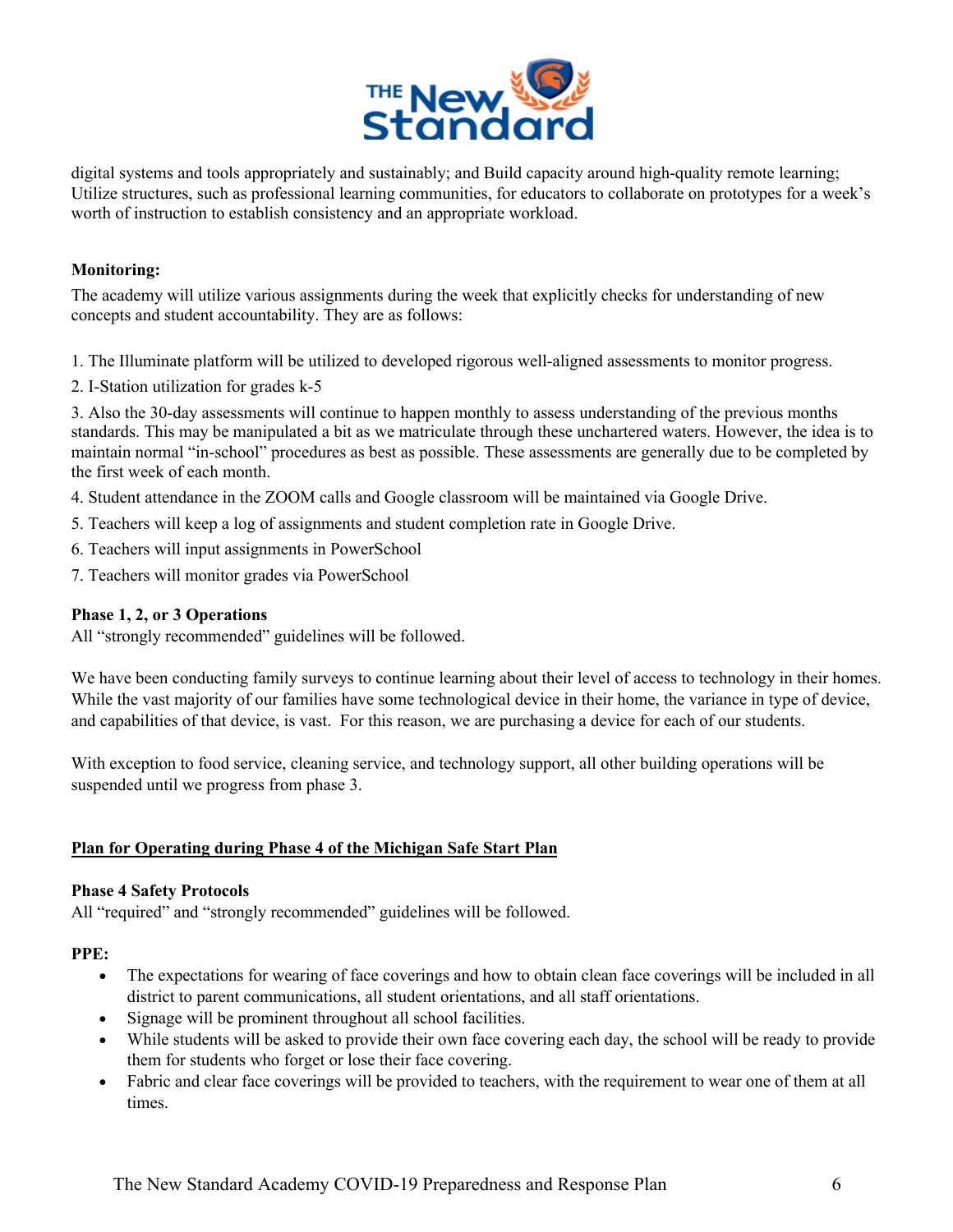

- Parents will be informed that fabric face coverings must be washed daily, and disposable coverings must be disposed of daily.
- Individuals (staff or students) who claim medical exemption will need to meet with the district administrative team to provide rationale and documentation. (Exempted individuals will be recorded in a master database and issued a sticker to display on their student or staff ID indicating this exemption).
- K-5 students will be required to have a face covering but will not be required to wear a face covering once they are situated in the classroom, unless the classroom activity places them in close proximity (2 feet or less) to other students.
- Students who are capable of wearing a face covering and refuse to do so in an area where a face covering is required, will be issued a face covering by a school official (teacher, paraprofessional, administrator, school safety staff, etc.) and asked to put the face covering on. The instance will be documented as a log entry in PowerSchool.
- Students showing patterns of non-compliance will be removed from the school building and placed into remote instruction, until the student agrees to comply with this safety protocol. Parents will be notified of each instance of non-compliance by the administration. Continued removals from the school building will result in permanent placement into remote instruction with the student being banned from coming to the school site.
- Staff who are capable of wearing a face covering and refuse to do so will be addressed by the school administrator and could face progressive disciplinary measures up to and including termination.
- Guests to the school building (presenters, substitute teachers, etc.) will be issued a disposable face covering (if needed) upon signing in at the main office and will be instructed to wear the face covering at all times. Instances of non-compliance will result in the guest being escorted from the building by the school safety officer or building administrator.
- In instances of uncertainty about individuals not wearing face coverings, these matters will be relayed to the building administration for review and decisive action.

## **Hygiene:**

- Every classroom will be supplied with a touch-free, hand sanitizer station and disinfecting kit.
- All classrooms and office areas will be provided spray bottles with EPA-approved disinfectant, paper towels, face shield and gloves in order to address new cleaning protocols. Staff must wear gloves, a mask and face shield when cleaning.
- All special classrooms i.e. art, music, gym and media centers will have EPA-approved cleaning supplies stored in the classroom away from students. The teacher of record for the area will wipe down all frequently used materials after each class has exited with EPA-approved disinfectant. This will occur prior to the entrance of the next class.
- Classroom teachers will wipe down the students desks every time students exit the room at the elementary or after every period at the secondary level with EPA-approved disinfectant.
- Supplies (paper towels, soap, hand sanitizer, tissues, trash receptacles) will be checked daily and restocked in the classroom.
- Teachers will contact the office immediately if supplies run low during the school day.
- Each elementary classroom will have a hand-washing schedule. All 6-12 classrooms will utilize passing times for hand-washing breaks.
- Teachers will teach students the following on the first day of school
	- o Proper handwashing on the first day of school and reinforce weekly or more often if needed.
	- o How to cough and sneeze into their elbows, or to cover with a tissue and dispose of it in the trash.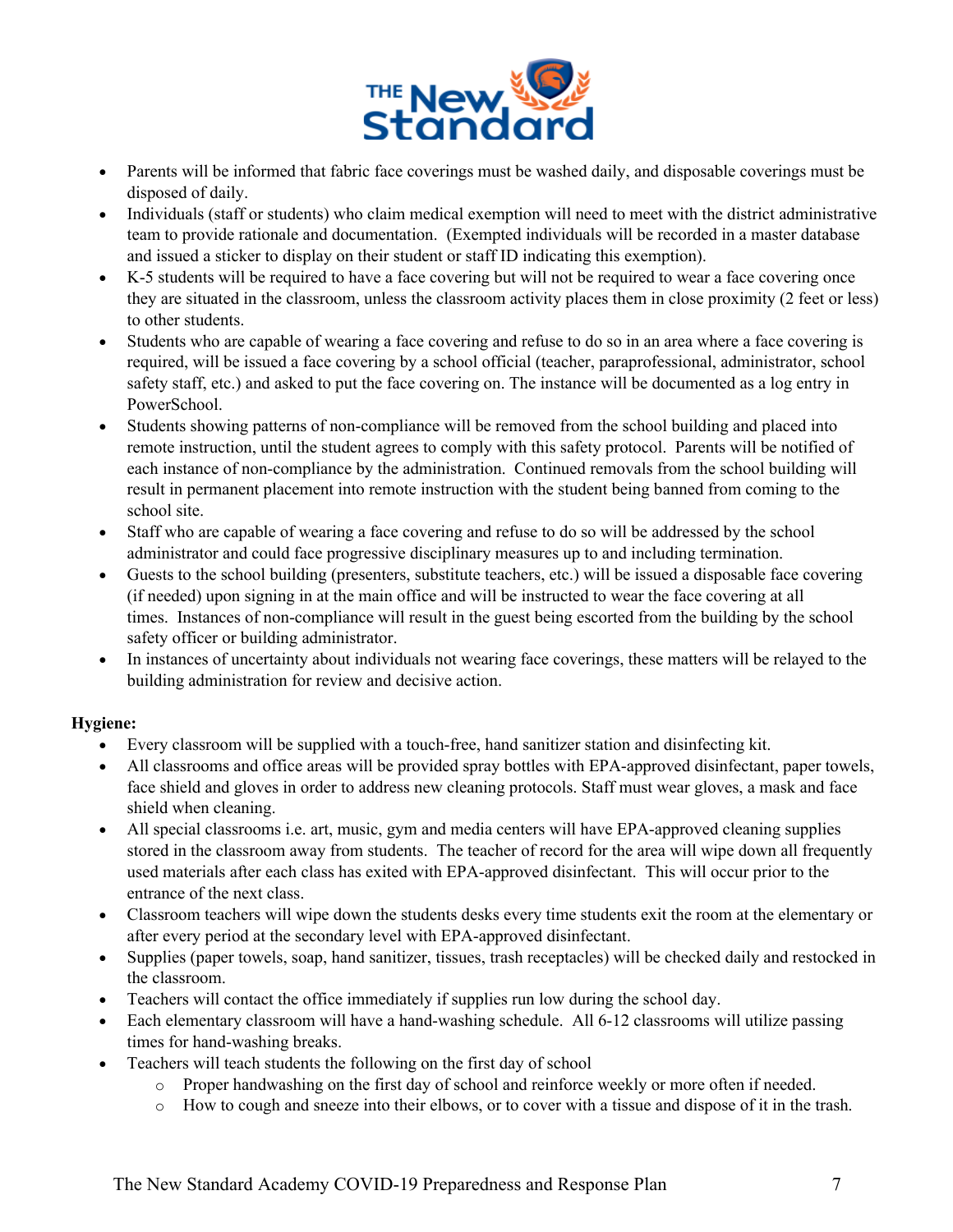

- Proper mitigation strategies including hand washing and sneezing will be communicated to families via newsletters, web pages, bulletin boards, and the like. Parents and caregivers will be asked to review and reinforce with their students.
- Custodial staff will
	- o Procure adequate soap, hand sanitizer, paper towels, tissues by Sept 1, November 20, February 20, and May 20.
	- o Post signage related to cleaning and hygiene strategies in common areas, restrooms, and throughout the hallways by August 24.
	- o Monitor hygiene supplies and refill as needed.
- Sharing school supplies will be limited. Any shared supplies will be disinfected between uses.
- Playground equipment will be thoroughly disinfected twice a week.

#### **Screening and Reporting:**

- Each student and staff member will have their temperature checked before entering the building. If a fever of 100.4 or higher is noted, that person will not be granted access to the building. Each grade level with have a specific entry point/door to be used for entrance and exit.
- The school will identify a remote and secluded room, to serve as an isolation area. Students with fevers greater than 100.4 will wait in this room for a parent to pick them up. They will not be left unattended.
- Parent communication will be made immediately with clear and concise directions on where and how to pick up the student and where to report for testing.
- School staff members who are unable to report to work due to COVID-19 symptoms will be monitored on a spreadsheet and will be asked to get tested and show testing results, prior to returning to work.
- Positive tests for staff members will result in a required quarantine away from school for 14 days. Days of quarantine for COVID-19 positive results will NOT count against employee sick time allocations.

## **Spacing and Moving:**

- All classrooms will be arranged to keep students and desks as far apart as possible and facing the same direction. In most cases, we plan to support a distance of 6-feet apart, depending on the instructional decisions of our families (virtual vs face-to-face). In cases where 6-feet apart is not possible, furniture will be removed to encourage the greatest distance possible. This will be the only case where we may not follow a "strongly recommended" guideline. Based on our family survey data, however, we plan on being able to meet that 6-feet apart recommendation.
- All common areas will utilize floor markings and signage to maximize social distancing.
- Open office space will utilize barriers, when necessary.
- Every other sink and bathroom urinal (if possible) will be taped off to encourage proper separation.

## **Assemblies/Food Service:**

- All assemblies that bring together more than 1 grade level will be prohibited.
- Cafeterias and gymnasiums (and possible classrooms) will be utilized to ensure students are 6-feet apart during meal times. Weather-permitting, the outside vestibule may also be used.
- Students will be dismissed to the lunchroom in a staggered fashion to discourage long waiting lines.
- Markings will be put on the floor to designate six foot distancing as students wait in line in the café.

•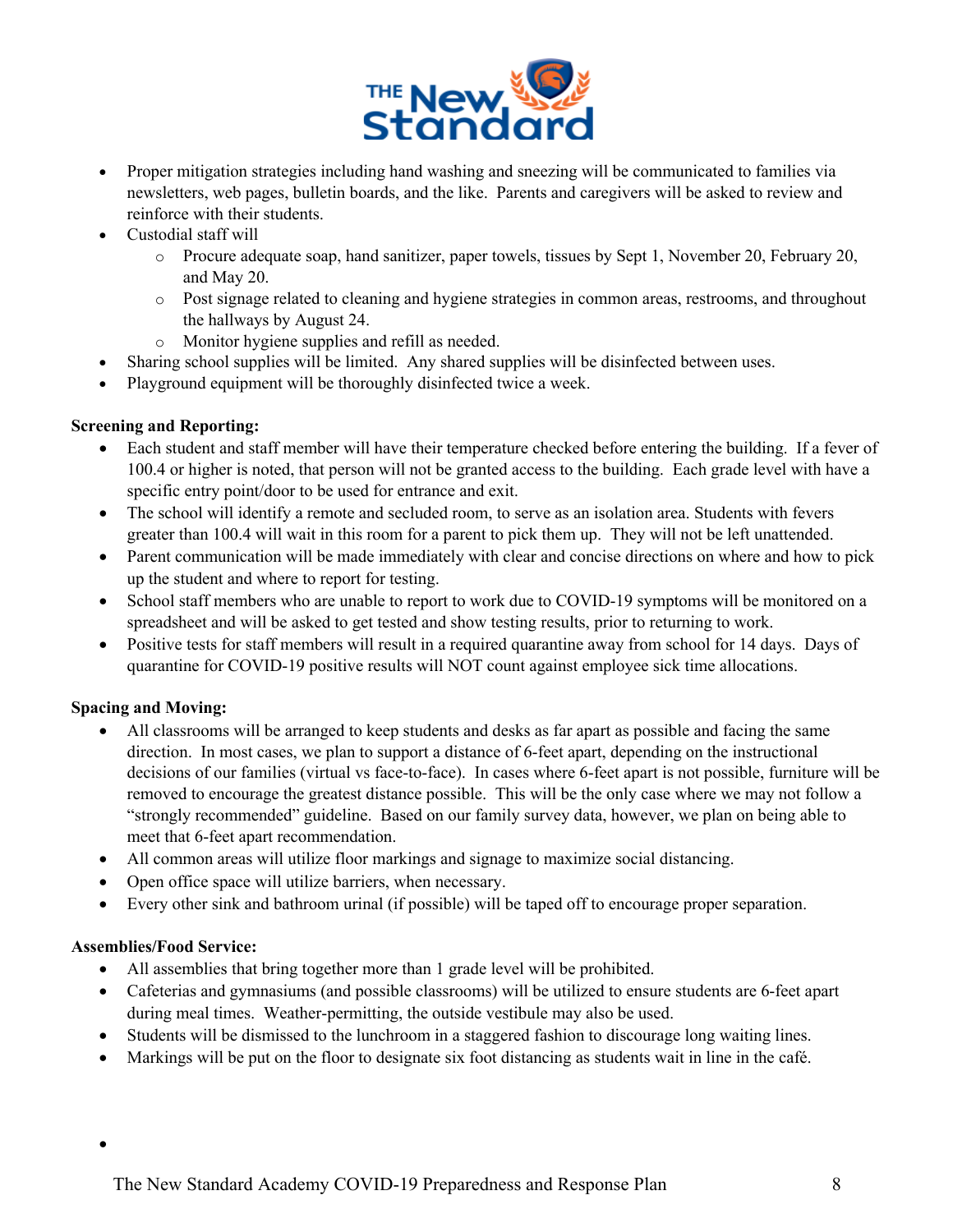

• All cafeteria workers will wear masks, face shields and gloves when handling food items. They will wash their hands before and after all food service according to CDC guidance. Visual guidance will be posted in the kitchen and by every sink to encourage the correct procedure for hand washing.

#### **Athletics:**

- We will comply with all MHSAA guidelines
- We will not offer any large-scale indoor athletic events. All indoor athletic events will be limited to participating athletes, coaches, and immediate family members only. Extended family members and nonparticipating students will be prohibited from attending.
- All attending persons must properly social distance in the stands, as well as wear a face covering. This is for both home and away fans.
- All equipment will be disinfected before and after use for both games and practices.
- Personal equipment, such as water bottles, will be individually marked and not shared
- Use of the school weight room is suspended.
- Outdoor events will have a maximum capacity of 100 people and social distancing must be followed, in addition to wearing face coverings.

#### **Transportation:**

All "required" and "strongly recommended" bussing guidelines will be followed.

- Masks and hand sanitizer will be required prior to boarding the bus.
- A temperature check will be required prior to boarding the bus. Any student with a fever of 100.4 or higher will not be allowed to board. Parents will be required to be with children if children are under the age of 12, in case that student is not allowed to board.
- Each bus will have assigned seating.
- Buses will be disinfected between runs.
- Two students to a seat, maximum.
- Bus drivers, weather permitting (no precipitation, temperature above 55 degrees F), will keep windows open on the bus.

## **Phase 4 Mental & Social-Emotional Health**

All "strongly recommended" guidelines will be followed.

The teachers will be the first line of defense. They are directly communicating with each student on a daily basis checking on academics in addition to their well-being. If a teacher discovers a mental health issue they will communicate the concern and the need to administration. We will tailor all responses, as no situation is alike. We understand during a crisis situation many negative characteristics of an overwhelmed household may surface. Parents have been communicated with about various systems of support in and around the city to help during these troubled times. We will exhaust multiple tactics as comfort, trust, and established relationships are huge factors in servicing community mental health.

We will employ the following:

- 1. The Mental Health Liaison (MHL) and School Social Workers (SSW) will reach out to the families for screening and provide any resource needed for mental health.
- 2. The SSW will maintain their caseload via personal phone calls.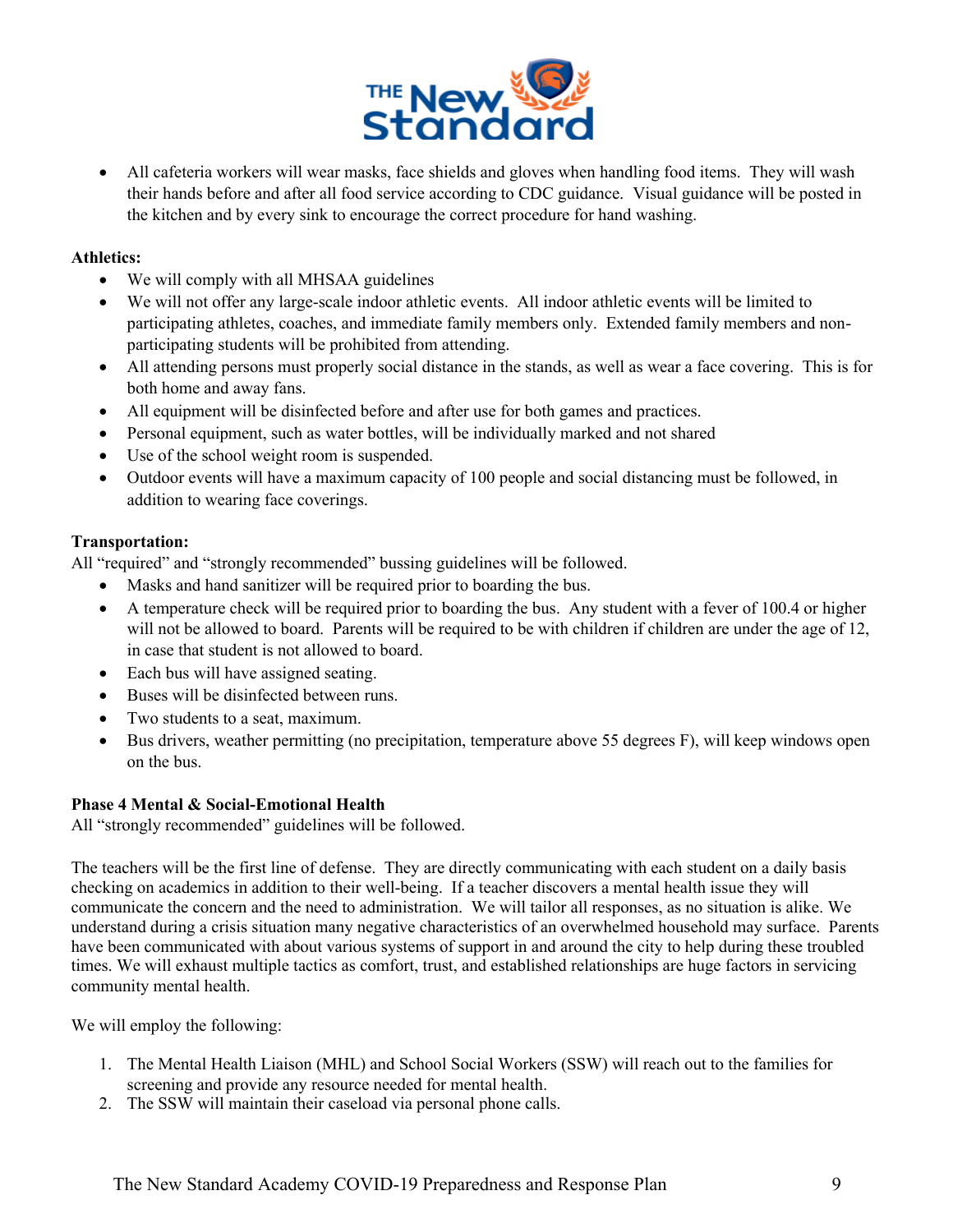

- 3. The Community Health Worker (CHW) will maintain their caseload and provide resources and referrals for mental and physical health.
- 4. Various school support personnel will maintain their pre-determined caseloads. (Families that have already produced indicators of distress)
- 5. Support personnel will hold ZOOM calls as needed one-on-one or in groups.
- 6. Grief counseling will continue to occur weekly.
- 7. The Genesee Health System offers a 24-hour crisis hotline at 810-257-3740 or sending a text to 741741. The National Suicide Prevention Lifeline can be reached by calling 1-800-273-8255. 8. Appropriate school officials are available anytime to speak with students.
- 8. Staff will be provided with PD and resources on self-care, SEL, vicarious trauma, etc., including resiliency strategies.
- 9. Communication with parents and guardians through all-call, email, instructional applications, school website and social media will take place on the return to school transition information including: Destigmatization of COVID-19, understanding normal behavioral response to crises, general best practices of talking through trauma with children, positive self-care strategies that promote health and wellness.

#### **Phase 4 Instruction**

All "strongly recommended" guidelines will be followed.

Based on stakeholder feedback, the academy will include two options for parents/students. While we will be open for five days a week, (1) face-to-face instruction, we will also allow our parents to choose a (2) full virtual, remote, instructional experience. Parents must choose their enrollment option by August 15 and we will recommend it be a semester-long decision. However, if a family meets with administration and due to circumstance would like to change their mode of instruction, that will be reviewed, considered and the appropriate adjustments will be made.

All students, regardless of the instructional method chosen, will receive their technology device at the start of the school year. Equipping the entire student body, both virtual and traditional students, with their technology devices will help us be prepared, should we need to revert back to phase 3 (remote learning for everyone).

Remote Learning for K-12 students will mimic the rigorous expectations we have in our traditional classrooms and will utilize their teacher's pre-recorded lessons (mentioned earlier) depending on the number of students who choose remote instruction. The academy will assist all remote learners with communication regarding course progress, monitoring skill mastery, and by offering academic support opportunities. MTSS for both Math and ELA will be readily available for all face-to-face learners, as well as remote learners. While we hope our virtual learning experience this Spring was effective, we realize remediation may be especially necessary this Fall. Our MTSS program will be used to address academic gaps for both face-to-face and virtual learners. IEP support and ancillary services will still be provided to all learners, regardless of the instructional method chosen.

Both K-8 and 9-12 will have a dedicated school leader (mentor) to oversee the virtual learning program and students. That leader will connect with the roster of virtual students through video chat meetings and communications methods, such as Remind101 and ClassDojo. Virtual participation in the academic program and demonstration of adequate skill acquisition (through assessment) will be required to earn a passing grade. Attendance and interactions with our mentor will be tracked.

A district team, consisting of the Superintendent, Principals, Deans of Instruction, Virtual Program Mentors, PTO, and a selection of virtual students, will meet (virtually) to gather feedback from virtual students and families. All virtual students will have the opportunity to attend, if desired. These meetings will allow us to monitor our virtual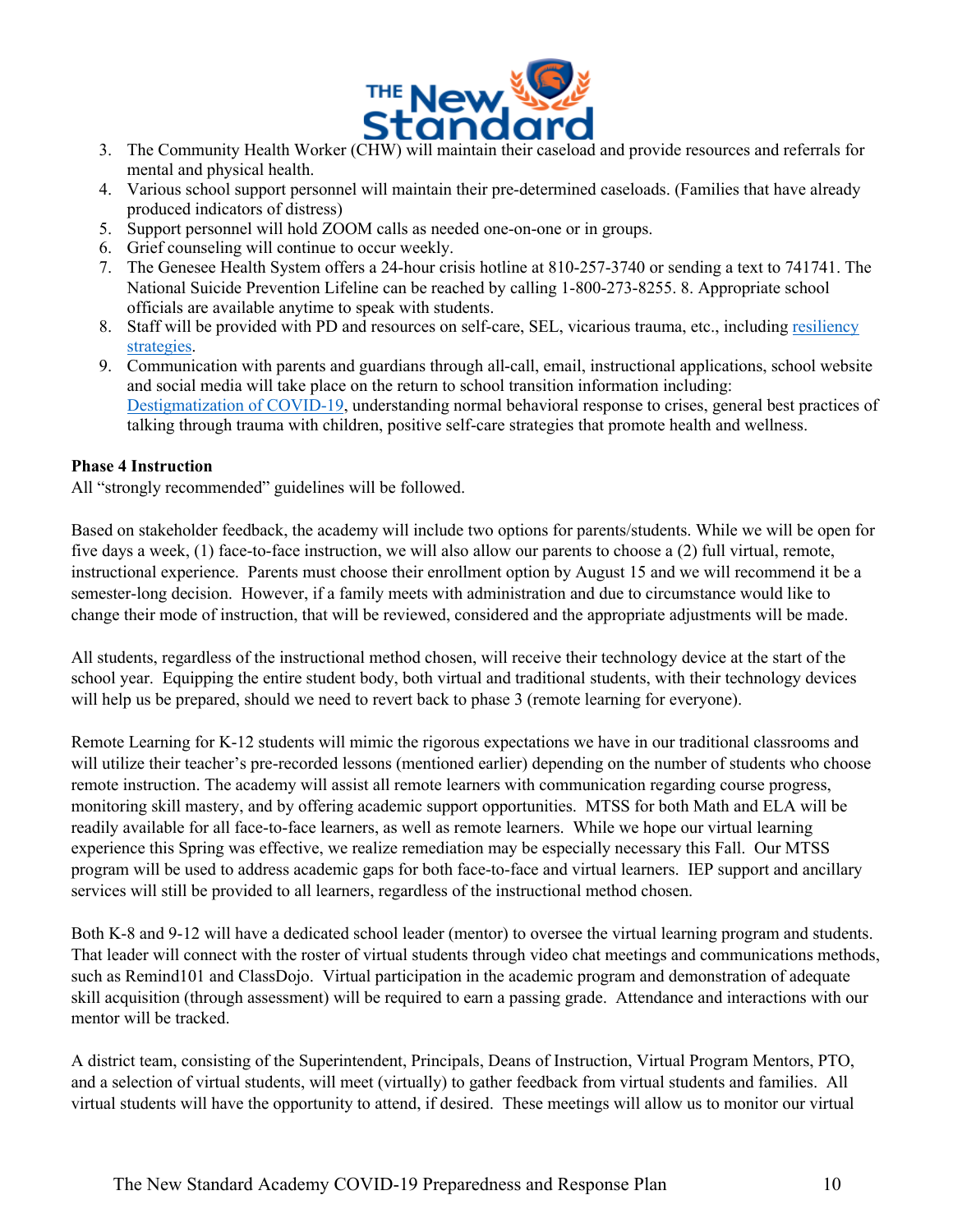

program by examining data, identifying challenges, and continuing to maximize the effectiveness of our online program.

Parents and students who choose the remote learning option will receive training on their device and instructional program, upon picking up their device from school. Our virtual learning mentor will also conduct weekly video chat sessions to hear of potential challenges (academic or technological) that our students are facing. Parent resources will be sent home to assist with troubleshooting. A Technology and Special Projects person has also been hired to assist with remote learning creating, development and delivery.

While our phase 4 plan includes these two instructional options for our students, our district may choose to eliminate face-to-face instruction, if deemed necessary by parent feedback or otherwise.

#### **Phase 4 Operations**

All "strongly recommended" facility guidelines will be followed.

Facility access for vendors and visitors will be dependent on them following the same safety protocols we require of our staff. Facial coverings and social distancing is expected. Only essential persons and services will be allowed access to the building. Whenever possible, the needs of our visitors will be met without the entering. School personnel will have regular access to our facility, provided they follow safety protocols.

Budget provisions have been made, and will continue to be made, to allow for the acquisition of all needed PPE, cleaning supplies, or other specialized needs.

Food Service will be provided for remote learners through weekly bundled pick-ups at both the school and remote locations. On-going meetings with the food service provider and school administration will take place to ensure campus meals are following all necessary safety protocols.

Student, Staff, and Parent surveys will be conducted monthly to gauge comfort levels and satisfaction levels. Safety procedures may be increased, if necessary.

All technology (devices and hot spots) will be passed out prior to the start of the school year. Should we need to close for in-person instruction, all students will already have their devices. The only item that will still need to be dispersed will be hot spots for students who were face-to-face students, but don't have connectivity at home. In that scenario, immediate communication with families would occur, with specific instructions for that purpose. Teacher recording equipment will already be on campus and training on that equipment will have already taken place (August).

School leaders will meet with transportation supervisor for assurances regarding safety protocols. On-going meetings will be scheduled to monitor the success of those protocols and identify challenges that may be noted.

In all cases, multiple modes of communication will be provided for parents and students, i.e.: Edulink, Social Media, School Website, Quarterly Newsletter, Remind101, and ClassDojo.

#### **Plan for Operating during Phase 5 of the Michigan Safe Start Plan**

#### **Phase 5 Safety Protocols**

All "strongly recommended" and "recommended" guidelines will be followed.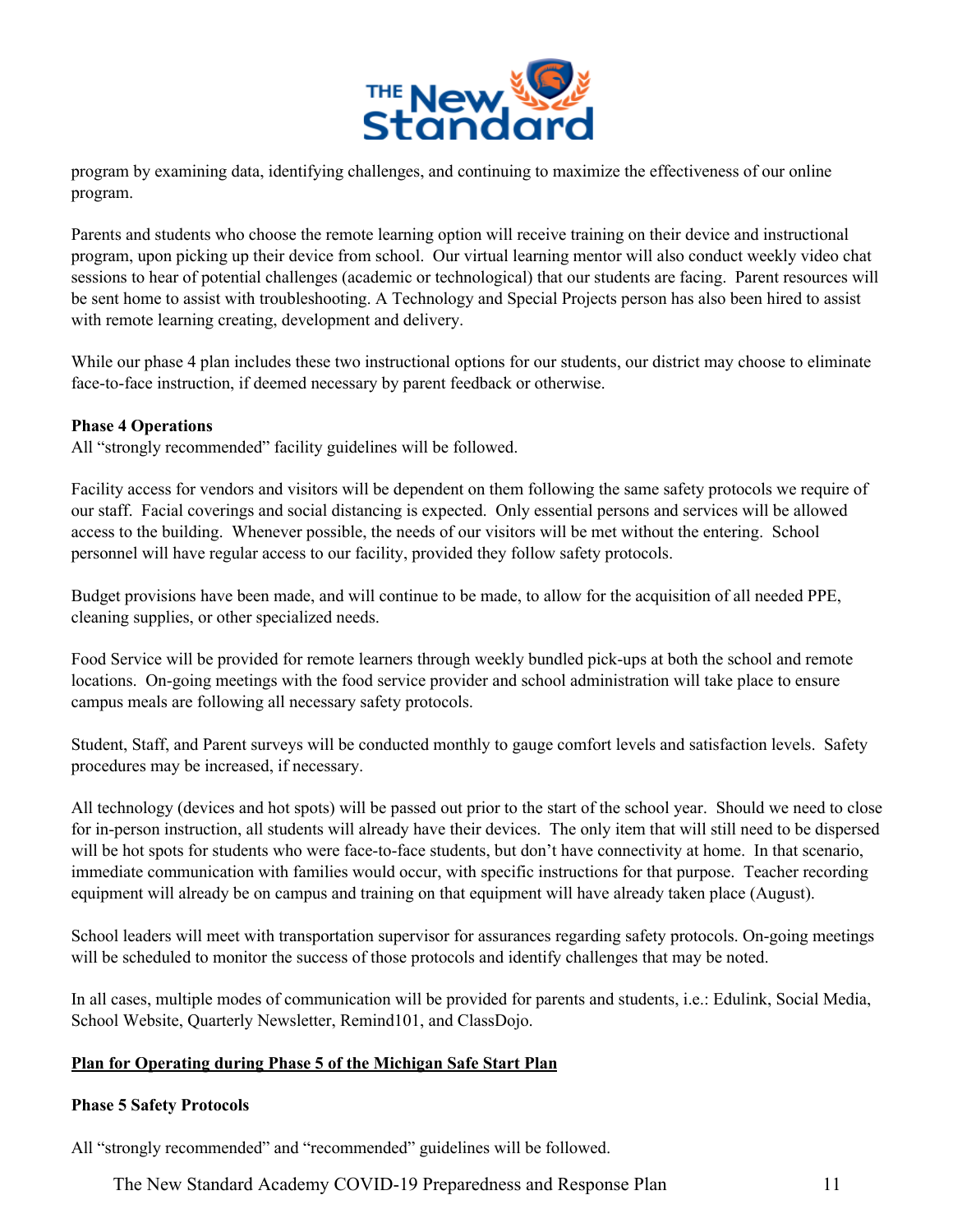

## **PPE:**

- The expectations for wearing of face coverings and how to obtain clean face coverings will be included in all district to parent communications, all student orientations, and all staff orientations.
- Signage will be prominent throughout all school facilities.
- While students will be asked to provide their own face covering each day, the school will be ready to provide them for students who forget or lose their face covering.
- Fabric and clear face coverings will be provided to teachers, with the requirement to wear one of them at all times.
- Parents will be informed that fabric face coverings must be washed daily, and disposable coverings must be disposed of daily.
- Individuals (staff or students) who claim medical exemption will need to meet with the district administrative team to provide rationale and documentation. (Exempted individuals will be recorded in a master database and issued a sticker to display on their student or staff ID indicating this exemption).
- K-5 students will be required to have a face covering but will not be required to wear a face covering once they are situated in the classroom, unless the classroom activity places them in close proximity (2 feet or less) to other students.
- Students who are capable of wearing a face covering and refuse to do so in an area where a face covering is required, will be issued a face covering by a school official (teacher, paraprofessional, administrator, school safety staff, etc.) and asked to put the face covering on. The instance will be documented as a log entry in PowerSchool.
- Students showing patterns of non-compliance will be removed from the school building and placed into remote instruction, until the student agrees to comply with this safety protocol. Parents will be notified of each instance of non-compliance by the administration. Continued removals from the school building will result in permanent placement into remote instruction with the student being banned from coming to the school site.
- Staff who are capable of wearing a face covering and refuse to do so will be addressed by the school administrator and could face progressive disciplinary measures up to and including termination.
- Guests to the school building (presenters, substitute teachers, etc.) will be issued a disposable face covering (if needed) upon signing in at the main office and will be instructed to wear the face covering at all times. Instances of non-compliance will result in the guest being escorted from the building by the school safety officer or building administrator.
- In instances of uncertainty about individuals not wearing face coverings, these matters will be relayed to the building administration for review and decisive action.

## **Hygiene:**

- Every classroom will be supplied with a touch-free, hand sanitizer station and disinfecting kit.
- All classrooms and office areas will be provided spray bottles with EPA-approved disinfectant, paper towels, face shield and gloves in order to address new cleaning protocols. Staff must wear gloves, a mask and face shield when cleaning.
- All special classrooms i.e. art, music, gym and media centers will have EPA-approved cleaning supplies stored in the classroom away from students. The teacher of record for the area will wipe down all frequently used materials after each class has exited with EPA-approved disinfectant. This will occur prior to the entrance of the next class.
- Classroom teachers will wipe down the students desks every time students exit the room at the elementary or after every period at the secondary level with EPA-approved disinfectant.
- Supplies (paper towels, soap, hand sanitizer, tissues, trash receptacles) will be checked daily and restocked in the classroom.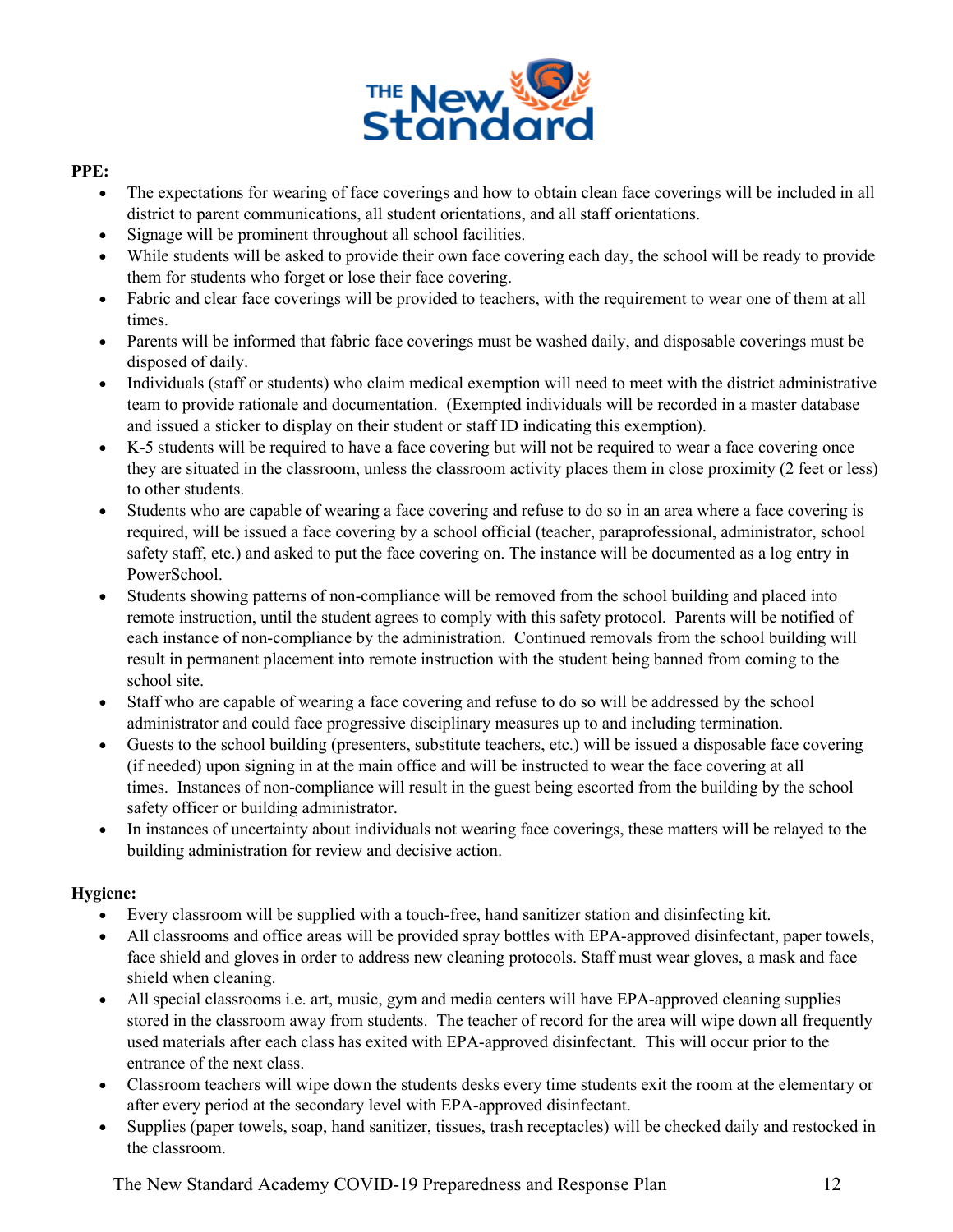

- Teachers will contact the office immediately if supplies run low during the school day.
- Each elementary classroom will have a hand-washing schedule. All 6-12 classrooms will utilize passing times for hand-washing breaks.
- Teachers will teach students the following on the first day of school
	- o Proper handwashing on the first day of school and reinforce weekly or more often if needed.
	- o How to cough and sneeze into their elbows, or to cover with a tissue and dispose of it in the trash.
- Proper mitigation strategies including hand washing and sneezing will be communicated to families via newsletters, web pages, bulletin boards, and the like. Parents and caregivers will be asked to review and reinforce with their students.
- Custodial staff will
	- o Procure adequate soap, hand sanitizer, paper towels, tissues by Sept 1, November 20, February 20, and May 20.
	- o Post signage related to cleaning and hygiene strategies in common areas, restrooms, and throughout the hallways by August 24.
	- o Monitor hygiene supplies and refill as needed.
- Sharing school supplies will be limited. Any shared supplies will be disinfected between uses.
- Playground equipment will be thoroughly disinfected twice a week.

## **Screening and Reporting:**

- Each student and staff member will have their temperature checked before entering the building. If a fever of 100.4 or higher is noted, that person will not be granted access to the building. Each grade level with have a specific entry point/door to be used for entrance and exit.
- The school will identify a remote and secluded room, to serve as an isolation area. Students with fevers greater than 100.4 will wait in this room for a parent to pick them up. They will not be left unattended.
- Parent communication will be made immediately with clear and concise directions on where and how to pick up the student and where to report for testing.
- School staff members who are unable to report to work due to COVID-19 symptoms will be monitored on a spreadsheet and will be asked to get tested and show testing results, prior to returning to work.
- Positive tests for staff members will result in a required quarantine away from school for 14 days. Days of quarantine for COVID-19 positive results will NOT count against employee sick time allocations.

## **Spacing and Moving:**

- All classrooms will be arranged to keep students and desks as far apart as possible and facing the same direction. In most cases, we plan to support a distance of 6-feet apart, depending on the instructional decisions of our families (virtual vs face-to-face). In cases where 6-feet apart is not possible, furniture will be removed to encourage the greatest distance possible. This will be the only case where we may not follow a "strongly recommended" guideline. Based on our family survey data, however, we plan on being able to meet that 6-feet apart recommendation.
- All common areas will utilize floor markings and signage to maximize social distancing.
- Open office space will utilize barriers, when necessary.
- Every other sink and bathroom urinal (if possible) will be taped off to encourage proper separation.

## **Assemblies/Food Service:**

- All assemblies that bring together more than 1 grade level will be prohibited.
- Cafeterias and gymnasiums (and possible classrooms) will be utilized to ensure students are 6-feet apart during meal times. Weather-permitting, the outside vestibule may also be used.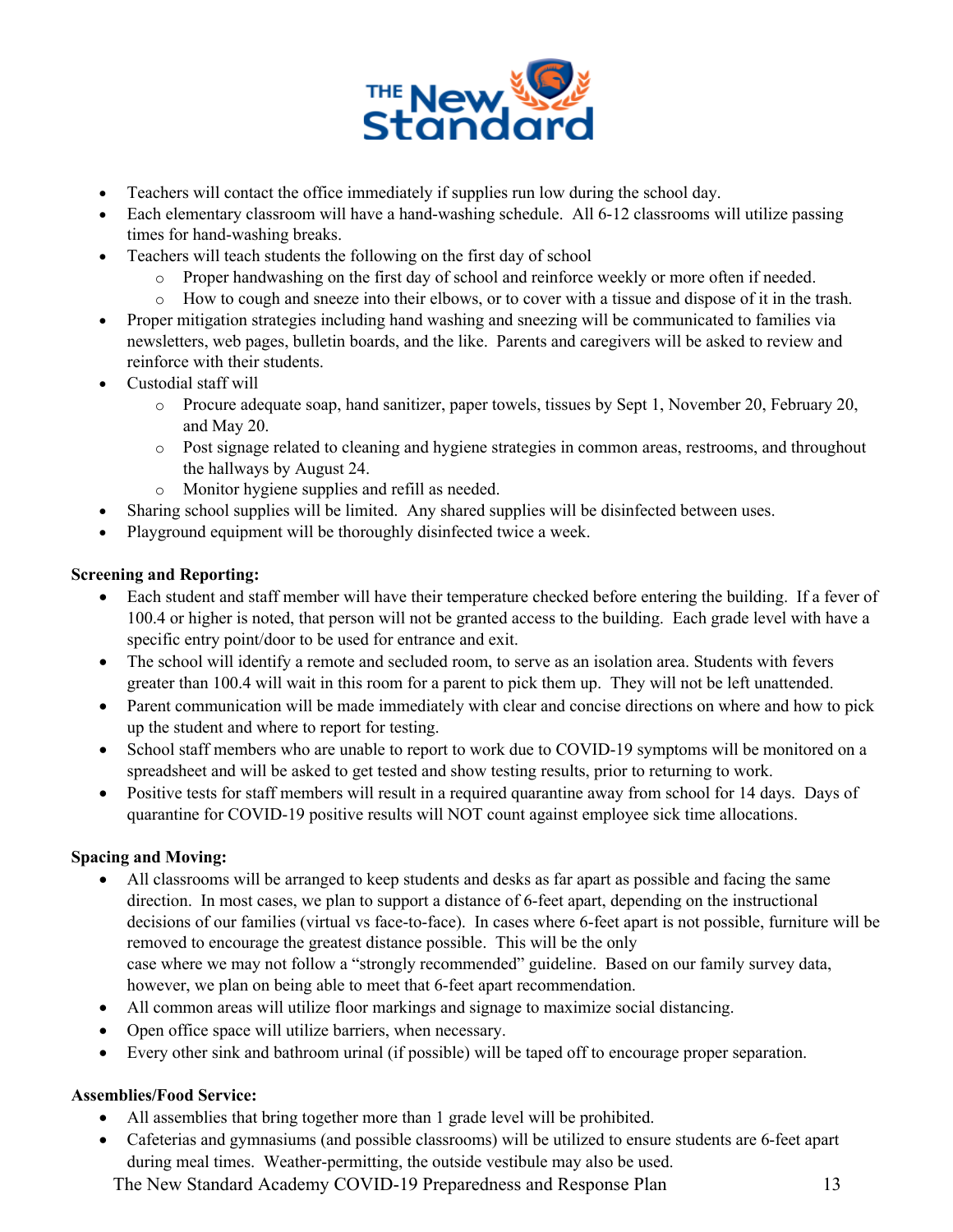

- Students will be dismissed to the lunchroom in a staggered fashion to discourage long waiting lines.
- Markings will be put on the floor to designate six foot distancing as students wait in line in the café.
- All cafeteria workers will wear masks, face shields and gloves when handling food items. They will wash their hands before and after all food service according to CDC guidance. Visual guidance will be posted in the kitchen and by every sink to encourage the correct procedure for hand washing.

#### **Athletics:**

- We will comply with all MHSAA guidelines
- We will not offer any large-scale indoor athletic events. All indoor athletic events will be limited to participating athletes, coaches, and immediate family members only. Extended family members and nonparticipating students will be prohibited from attending.
- All attending persons must properly social distance in the stands, as well as wear a face covering. This is for both home and away fans.
- All equipment will be disinfected before and after use for both games and practices.
- Personal equipment, such as water bottles, will be individually marked and not shared
- Use of the school weight room is suspended.
- Outdoor events will have a maximum capacity of 100 people and social distancing must be followed, in addition to wearing face coverings.

## **Transportation:**

All "strongly recommended" and "recommended" guidelines will be followed.

- Masks and hand sanitizer will be required prior to boarding the bus.
- A temperature check will be required prior to boarding the bus. Any student with a fever of 100.4 or higher will not be allowed to board. Parents will be required to be with children if children are under the age of 12, in case that student is not allowed to board.
- Each bus will have assigned seating.
- Buses will be disinfected between runs.
- Two students to a seat, maximum.
- Bus drivers, weather permitting (no precipitation, temperature above 55 degrees F), will keep windows open on the bus.

## **Phase 5 Mental & Social-Emotional Health**

All "strongly recommended" and "recommended" guidelines will be followed.

The teachers will be the first line of defense. They are directly communicating with each student on a daily basis checking on academics in addition to their well-being. If a teacher discovers a mental health issue they will communicate the concern and the need to administration. We will tailor all responses, as no situation is alike. We understand during a crisis situation many negative characteristics of an overwhelmed household may surface. Parents have been communicated with about various systems of support in and around the city to help during these troubled times. We will exhaust multiple tactics as comfort, trust, and established relationships are huge factors in servicing community mental health.

We will employ the following:

1. The Mental Health Liaison (MHL) and School Social Workers (SSW) will reach out to the families for screening and provide any resource needed for mental health.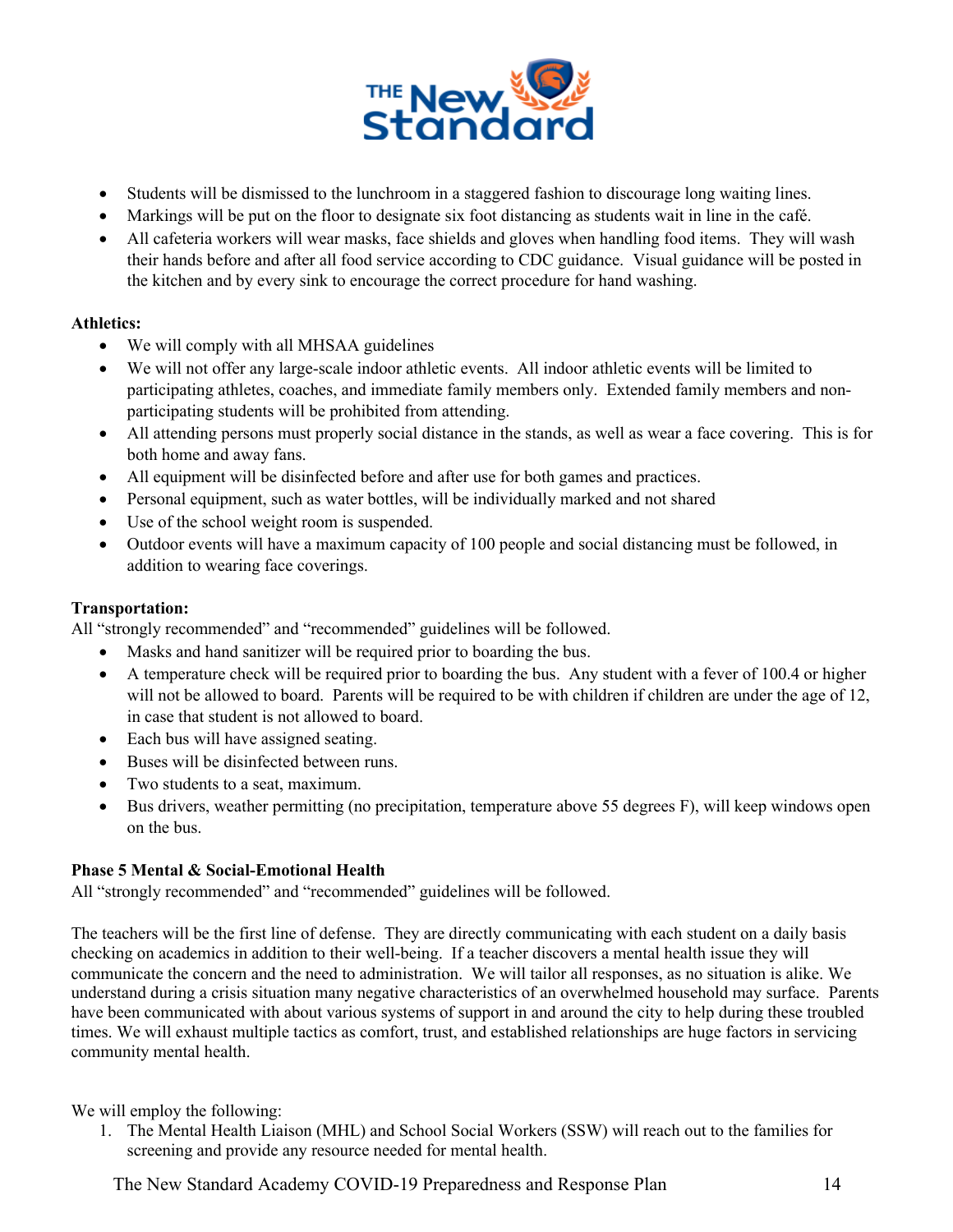

- 
- 3. The Community Health Worker (CHW) will maintain their caseload and provide resources and referrals for mental and physical health.
- 4. Various school support personnel will maintain their pre-determined caseloads. (Families that have already produced indicators of distress)
- 5. Support personnel will hold ZOOM calls as needed one-on-one or in groups.
- 6. Grief counseling will continue to occur weekly.
- 7. The Genesee Health System offers a 24-hour crisis hotline at 810-257-3740 or sending a text to 741741. The National Suicide Prevention Lifeline can be reached by calling 1-800-273-8255. 8. Appropriate school officials are available anytime to speak with students.
- 8. Staff will be provided with PD and resources on self-care, SEL, vicarious trauma, etc., including resiliency strategies.
- 9. Communication with parents and guardians through all-call, email, instructional applications, school website and social media will take place on the return to school transition information including: Destigmatization of COVID-19, understanding normal behavioral response to crises, general best practices of talking through trauma with children, positive self-care strategies that promote health and wellness.

#### **Phase 5 Instruction**

All "strongly recommended" and "recommended" guidelines will be followed.

Based on stakeholder feedback, the academy will include two options for parents/students. While we will be open for five days a week, (1) face-to-face instruction, we will also allow our parents to choose a (2) full virtual, remote, instructional experience. Parents must choose their enrollment option by August 15 and we will recommend it be a semester-long decision. However, if a family meets with administration and due to circumstance would like to change their mode of instruction, that will be reviewed, considered and the appropriate adjustments will be made.

All students, regardless of the instructional method chosen, will receive their technology device at the start of the school year. Equipping the entire student body, both virtual and traditional students, with their technology devices will help us be prepared, should we need to revert back to phase 3 (remote learning for everyone).

Remote Learning for K-12 students will mimic the rigorous expectations we have in our traditional classrooms and will utilize their teacher's pre-recorded lessons (mentioned earlier) depending on the number of students who choose remote instruction. The academy will assist all remote learners with communication regarding course progress, monitoring skill mastery, and by offering academic support opportunities. MTSS for both Math and ELA will be readily available for all face-to-face learners, as well as remote learners. While we hope our virtual learning experience this Spring was effective, we realize remediation may be especially necessary this Fall. Our MTSS program will be used to address academic gaps for both face-to-face and virtual learners. IEP support and ancillary services will still be provided to all learners, regardless of the instructional method chosen.

Both K-8 and 9-12 will have a dedicated school leader (mentor) to oversee the virtual learning program and students. That leader will connect with the roster of virtual students through video chat meetings and communications methods, such as Remind101 and ClassDojo. Virtual participation in the academic program and demonstration of adequate skill acquisition (through assessment) will be required to earn a passing grade. Attendance and interactions with our mentor will be tracked.

A district team, consisting of the Superintendent, Principals, Deans of Instruction, Virtual Program Mentors, PTO, and a selection of virtual students, will meet (virtually) to gather feedback from virtual students and families. All virtual students will have the opportunity to attend, if desired. These meetings will allow us to monitor our virtual program by examining data, identifying challenges, and continuing to maximize the effectiveness of our online program.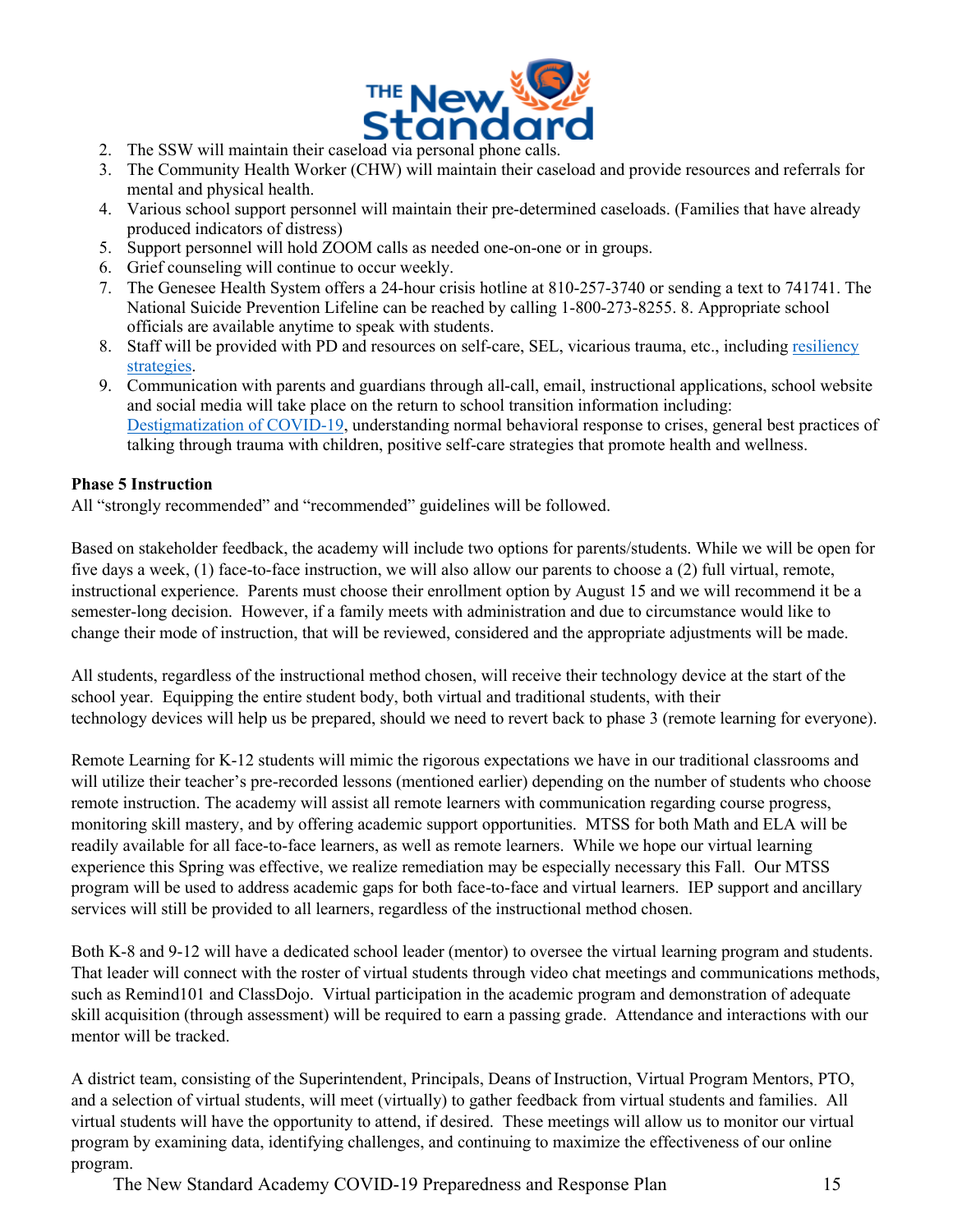

Parents and students who choose the remote learning option will receive training on their device and instructional program, upon picking up their device from school. Our virtual learning mentor will also conduct weekly video chat sessions to hear of potential challenges (academic or technological) that our students are facing. Parent resources will be sent home to assist with troubleshooting. A Technology and Special Projects person has also been hired to assist with remote learning creating, development and delivery.

While our phase 4 plan includes these two instructional options for our students, our district may choose to eliminate face-to-face instruction, if deemed necessary by parent feedback or otherwise.

#### **Phase 5 Operations**

All "recommended" facility guidelines will be followed.

Facility access for vendors and visitors will be dependent on them following the same safety protocols we require of our staff. Facial coverings and social distancing is expected. Only essential persons and services will be allowed access to the building. Whenever possible, the needs of our visitors will be met without the entering. School personnel will have regular access to our facility, provided they follow safety protocols.

Budget provisions have been made, and will continue to be made, to allow for the acquisition of all needed PPE, cleaning supplies, or other specialized needs.

Food Service will be provided for remote learners through weekly bundled pick-ups at both the school and remote locations. On-going meetings with the food service provider and school administration will take place to ensure campus meals are following all necessary safety protocols.

Student, Staff, and Parent surveys will be conducted monthly to gauge comfort levels and satisfaction levels. Safety procedures may be increased, if necessary.

All technology (devices and hot spots) will be passed out prior to the start of the school year. Should we need to close for in-person instruction, all students will already have their devices. The only item that will still need to be dispersed will be hot spots for students who were face-to-face students, but don't have connectivity at home. In that scenario, immediate communication with families would occur, with specific instructions for that purpose. Teacher recording equipment will already be on campus and training on that equipment will have already taken place (August).

School leaders will meet with transportation supervisor for assurances regarding safety protocols. On-going meetings will be scheduled to monitor the success of those protocols and identify challenges that may be noted.

In all cases, multiple modes of communication will be provided for parents and students, i.e.: Edulink, Social Media, School Website, Quarterly Newsletter, Remind101, and ClassDojo.

*\*\* While our phase 4 & 5 plans include two instructional options for our students, our district may choose to adjust the mode of our offerings, if deemed necessary by stakeholder feedback or state compliance at any time.*